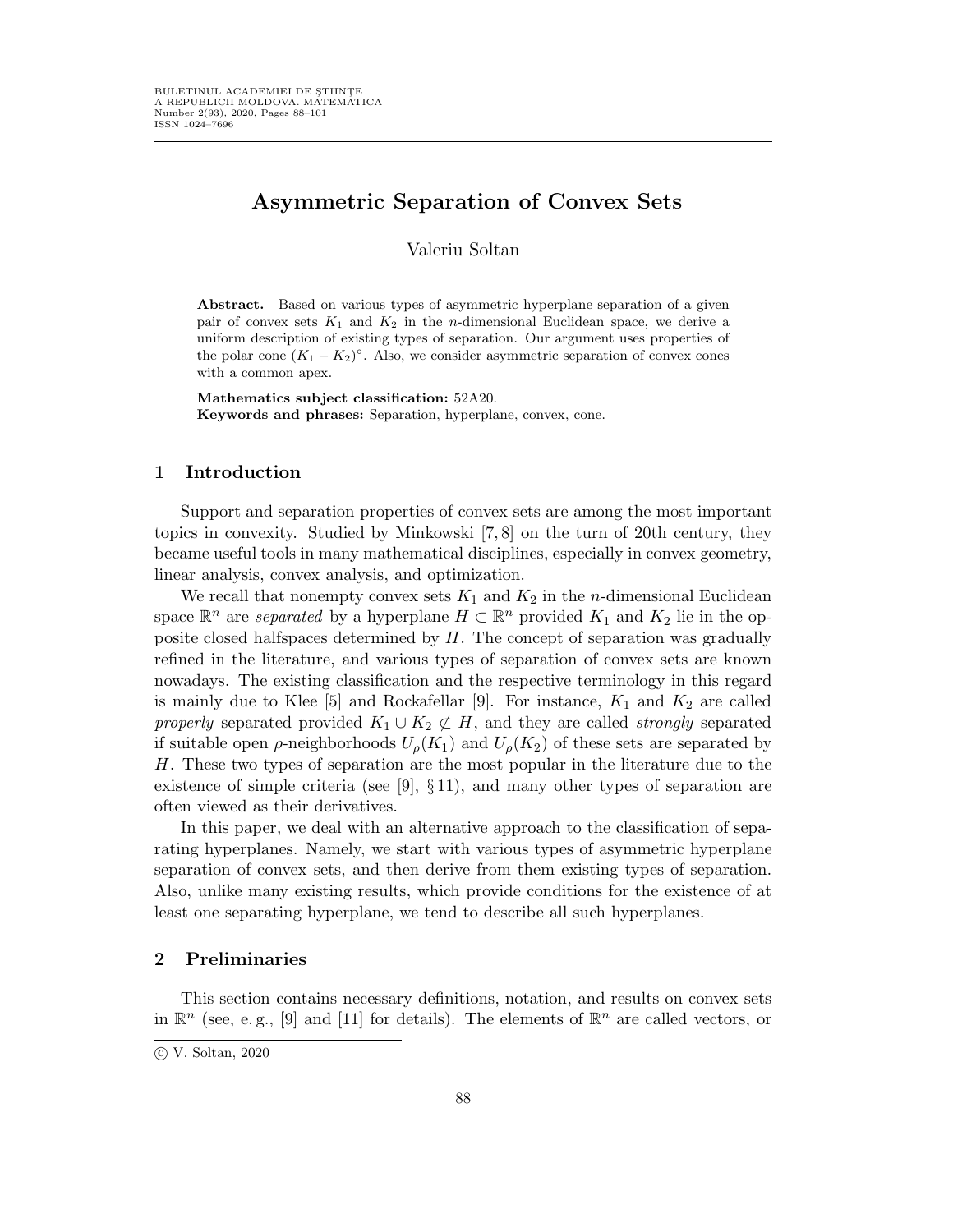points. We denote by  $[u, v]$  and  $(u, v)$  the closed and open segments with endpoints  $u, v \in \mathbb{R}^n$ . Also,  $u \cdot v$  will mean the dot product of u and v. The zero vector of  $\mathbb{R}^n$ is denoted *o*. A set  $L \subset \mathbb{R}^n$  is called an r-dimensional plane if it is translate of a suitable *r*-dimensional subspace S of  $\mathbb{R}^n$ :  $L = c + S$ , where  $c \in \mathbb{R}^n$ .

In what follows, K stands for a nonempty convex set in  $\mathbb{R}^n$ . The open  $\rho$ neighborhood of K, denoted  $U_{\rho}(K)$ , is the union of all open balls  $U_{\rho}(x)$  of radius  $\rho > 0$  centered at  $x \in K$ . Convex sets  $K_1$  and  $K_2$  are called strongly disjoint provided  $U_{\rho}(K_1) \cap U_{\rho}(K_2) = \emptyset$  for a suitable  $\rho > 0$ ; the latter occurs if and only if the *inf*-distance  $\delta(K_1, K_2)$ , defined by

$$
\delta(K_1, K_2) = \inf \{ ||x_1 - x_2|| : x_1 \in K_1, x_2 \in K_2 \},\
$$

is positive. The notations cl K, int K, rint K, rbd K, and  $K^{\perp}$  stand, respectively, for the closure, interior, relative interior, relative boundary, and the orthogonal complement of K. The linear span of K, denoted span  $K$ , is the smallest subspace containing K, affine span of K, denoted aff K, is the intersection of all planes containing  $K$ , and dim  $K$  is defined as the dimension of aff  $K$ . Also, the direction space and the orthospace of K are defined by dir  $K = \text{span}(K - K)$  and ort  $K = (\text{dir } \tilde{K})^{\perp}$ , respectively.

A hyperplane in  $\mathbb{R}^n$  is a plane which can be described as

$$
H = \{x \in \mathbb{R}^n : x \cdot e = \gamma\}, \quad e \neq o, \quad \gamma \in \mathbb{R}.\tag{1}
$$

Consequently, a hyperplane of the form (1) is a translate of the hypersubspace

$$
S = \{x \in \mathbb{R}^n : x \cdot e = 0\}, \quad e \neq o. \tag{2}
$$

Every hyperplane of the form (1) determines a pair of opposite closed halfspaces

$$
V_1 = \{x \in \mathbb{R}^n : x \cdot e \le \gamma\} \text{ and } V_2 = \{x \in \mathbb{R}^n : x \cdot e \ge \gamma\}
$$
 (3)

and a pair of opposite open halfspaces

$$
W_1 = \{ x \in \mathbb{R}^n : x \cdot e < \gamma \} \quad \text{and} \quad W_2 = \{ x \in \mathbb{R}^n : x \cdot e > \gamma \}. \tag{4}
$$

The (negative) polar cone of a convex set  $K \subset \mathbb{R}^n$  is the set

$$
K^{\circ} = \{ e \in \mathbb{R}^n : x \cdot e \le 0 \text{ for all } x \in K \}.
$$

The recession cone of  $K$  is defined by

$$
\operatorname{rec} K = \{ e \in \mathbb{R}^n : x + \lambda e \in K \text{ whenever } x \in K \text{ and } \lambda \ge 0 \},
$$

and the lineality space of K is the subspace given by lin  $K = \text{rec } K \cap (-\text{rec } K)$ .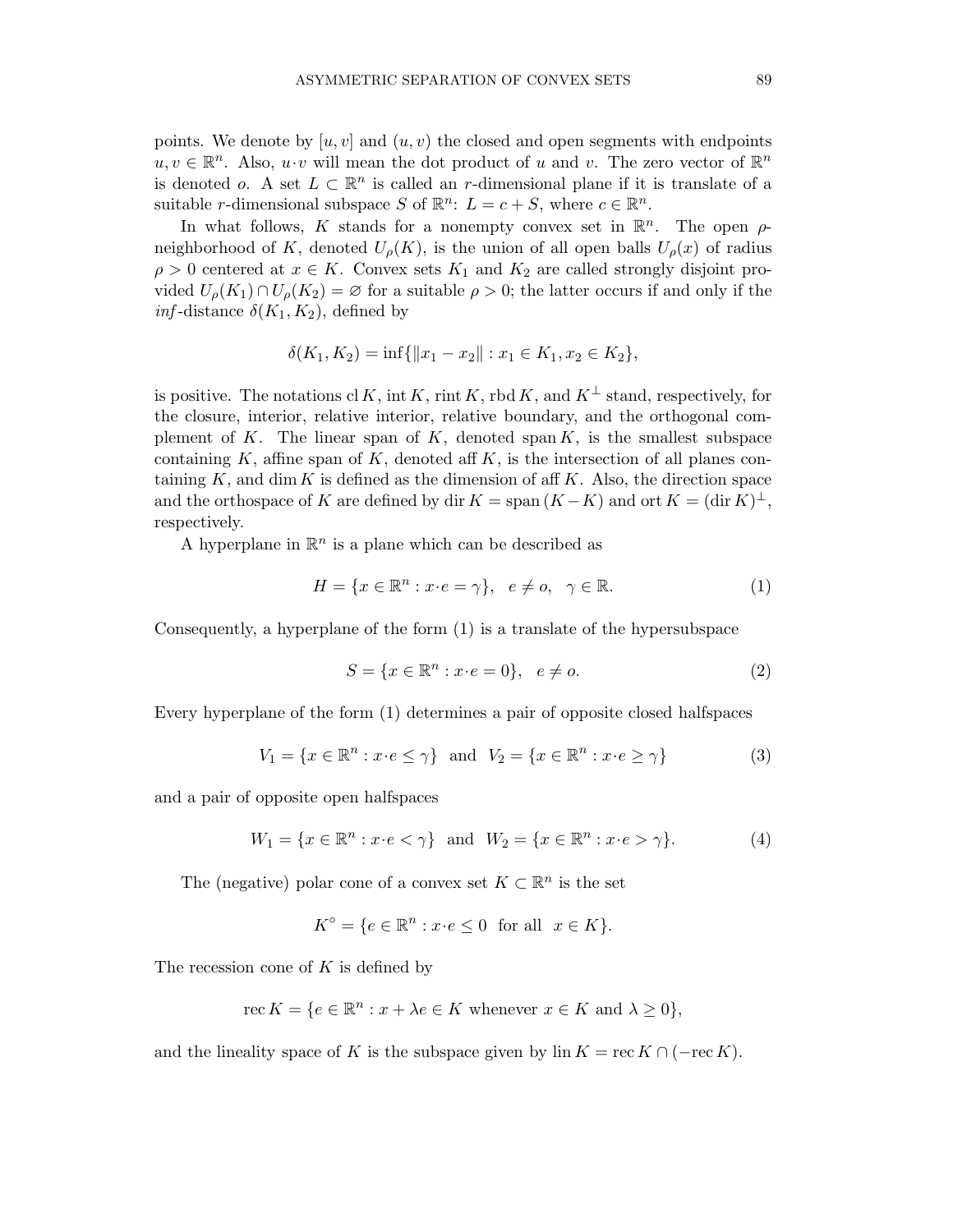## 3 Asymmetric Separation

**Definition 1.** Let convex sets  $K_1$  and  $K_2$  in  $\mathbb{R}^n$  be separated by a hyperplane  $H \subset \mathbb{R}^n$ . We will say that

- 1) H nontrivially separates  $K_1$  from  $K_2$  if  $K_1 \not\subset H$ ,
- 2) H strictly separates  $K_1$  from  $K_2$  if  $K_1 \cap H = \emptyset$ ,
- 3) H strongly separates  $K_1$  from  $K_2$  if there is an open  $\rho$ -neighborhood  $U_\rho(K_1)$ of  $K_1$  satisfying the condition  $U_\rho(K_1) \cap H = \emptyset$ .

**Remark 1.** The term *nontrivially separates from* is, probably, new. The expression strictly separates from is equivalent to that openly separates from used by Klee [4]; our choice here is due to the direct relation with the well established term strict separation (see Definition 2 below). Finally, the expression *strongly separates from* is introduced by Klee [4].

The following obvious lemma reformulates Definition 1 in analytic terms.

**Lemma 1.** For convex sets  $K_1$  and  $K_2$  in  $\mathbb{R}^n$  and a hyperplane H of the form (1), the assertions below hold.

1) H separates  $K_1$  and  $K_2$  if and only if e and  $\gamma$  can be chosen such that

$$
\sup \{x_1 \cdot e : x_1 \in K_1\} \le \gamma \le \inf \{x_2 \cdot e : x_2 \in K_2\}.\tag{5}
$$

2) H nontrivially separates  $K_1$  from  $K_2$  if and only if e and  $\gamma$  can be chosen to satisfy either of the conditions (6) and (7) below:

$$
\sup\{x_1 \cdot e : x_1 \in K_1\} < \gamma \le \inf\{x_2 \cdot e : x_2 \in K_2\},\tag{6}
$$

$$
\inf \{x_1 \cdot e : x_1 \in K_1\} < \sup \{x_1 \cdot e : x_1 \in K_1\} \\
= \gamma = \inf \{x_2 \cdot e : x_2 \in K_2\}.\n \tag{7}
$$

3) H strictly separates  $K_1$  from  $K_2$  if and only if e and  $\gamma$  can be chosen such that

$$
x_1 \cdot e < \gamma \le \inf \{ x_2 \cdot e : x_2 \in K_2 \} \quad \forall \, x_1 \in K_1. \tag{8}
$$

4) H strongly separates  $K_1$  from  $K_2$  if and only if e and  $\gamma$  can be chosen to  $\Box$ satisfy the inequalities (6).

The next proposition describes known results on hyperplane separation related to Definition 1. Clearly, these results provide the existence of at least one such hyperplane; they do not describe all possible separating hyperplanes of a given type.

**Proposition 1.** Given convex sets  $K_1$  and  $K_2$  in  $\mathbb{R}^n$ , the assertions below hold.

1. If  $K_2$  is a polyhedron, then there is a hyperplane nontrivially separating  $K_1$ from  $K_2$  if and only if rint  $K_1 \cap K_2 = \emptyset$  (Rockafellar [9], Theorem 20.2).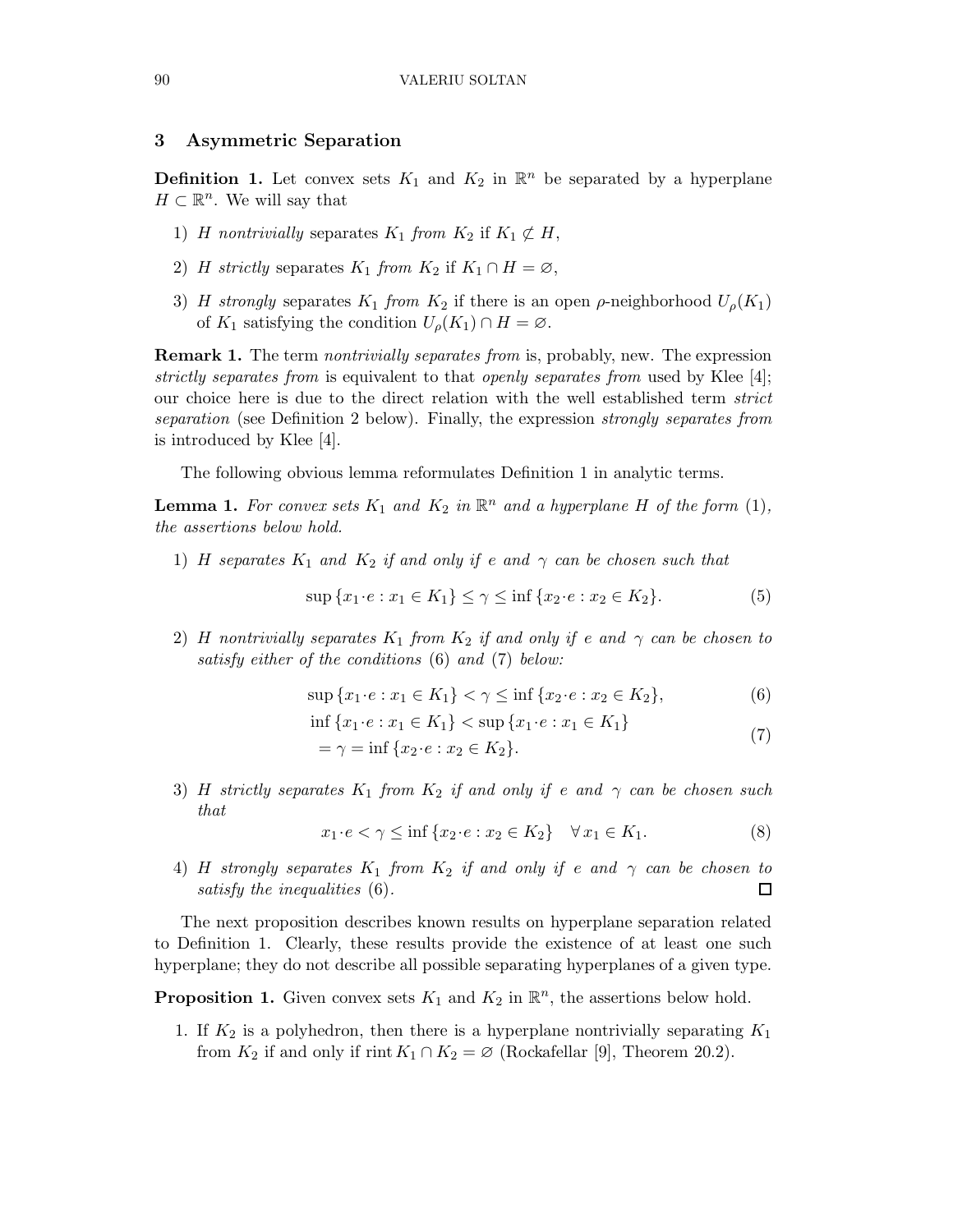- 2. If  $K_1$  and  $K_2$  are disjoint and  $K_1$  contains no halfline in its boundary, then  $K_1$  is strictly separated from  $K_2$  by a hyperplane (Klee [3]).
- 3. Let  $K_1$  and  $K_2$  be disjoint and closed, at least one of them being compact. Let  $z_1 \in K_1$  and  $z_2 \in K_2$  be points for which  $\delta(K_1, K_2) = ||z_1 - z_2||$ . Then any hyperplane perpendicular to the closed segment  $[z_1, z_2]$  and passing through any point of the semi-open segment  $(z_1, z_2]$  strongly separates  $K_1$  from  $K_2$ (Minkowki [8], p. 141, for the case when both  $K_1$  and  $K_2$  are compact).  $\Box$

We observe that the first assertion in Proposition 1 cannot be extended to the case of arbitrary convex sets. Namely, the following example shows that the condition rint  $K_1 \cap$  cl  $K_2 = \emptyset$  is not sufficient for nontrivial separation of  $K_1$  from  $K_2$ .

**Example 1.** Let  $K_1$  and  $K_2$  be planar circular disks in  $\mathbb{R}^3$ , given by

$$
K_1 = \{ (x, y, 0) : x^2 + (y - 1)^2 \le 1 \},
$$
  
\n
$$
K_2 = \{ (0, y, z) : y^2 + (z - 1)^2 \le 1 \}.
$$

Both  $K_1$  and  $K_2$  are closed convex sets and rint  $K_1 \cap K_2 = \emptyset$ . It is easy to see that the coordinate xy-plane (which contains  $K_1$ ) is the only plane separating  $K_1$  and  $K_2$ . Hence  $K_1$  is not nontrivially separated from  $K_2$ .

The next two corollaries, which immediately follow from [12], describe all hyperplanes separating a pair of convex bodies or strongly separating a given convex set from another one.

**Corollary 1.** For convex sets  $K_1$  and  $K_2$  in  $\mathbb{R}^n$ , the assertions below hold.

- 1) There is a hyperplane separating  $K_1$  and  $K_2$  if and only if any of the following two conditions is satisfied:
	- (a)  $o \notin \text{int } (K_1 K_2),$ (b)  $(K_1 - K_2)^{\circ} \neq \{o\}.$
- 2) There is a translate of a hypersubspace (2) separating  $K_1$  and  $K_2$  if and only if one of the vectors e and  $-e$  belongs to  $(K_1 - K_2)^\circ \setminus \{o\}.$
- 3) For any vector  $e \in (K_1 K_2)^\circ \setminus \{o\}$ , one has

$$
\sup \{x_1 \cdot e : x_1 \in K_1\} \le \inf \{x_2 \cdot e : x_2 \in K_2\}.\tag{9}
$$

Consequently, any scalar  $\gamma$  satisfying the inequalities (5) can be used in the description (1) of a hyperplane which separates  $K_1$  and  $K_2$ .  $\Box$ 

**Corollary 2.** For convex sets  $K_1$  and  $K_2$  in  $\mathbb{R}^n$ , the assertions below hold.

1) There is a hyperplane strongly separating  $K_1$  from  $K_2$  if and only if  $o \notin$ cl  $(K_1 - K_2)$ .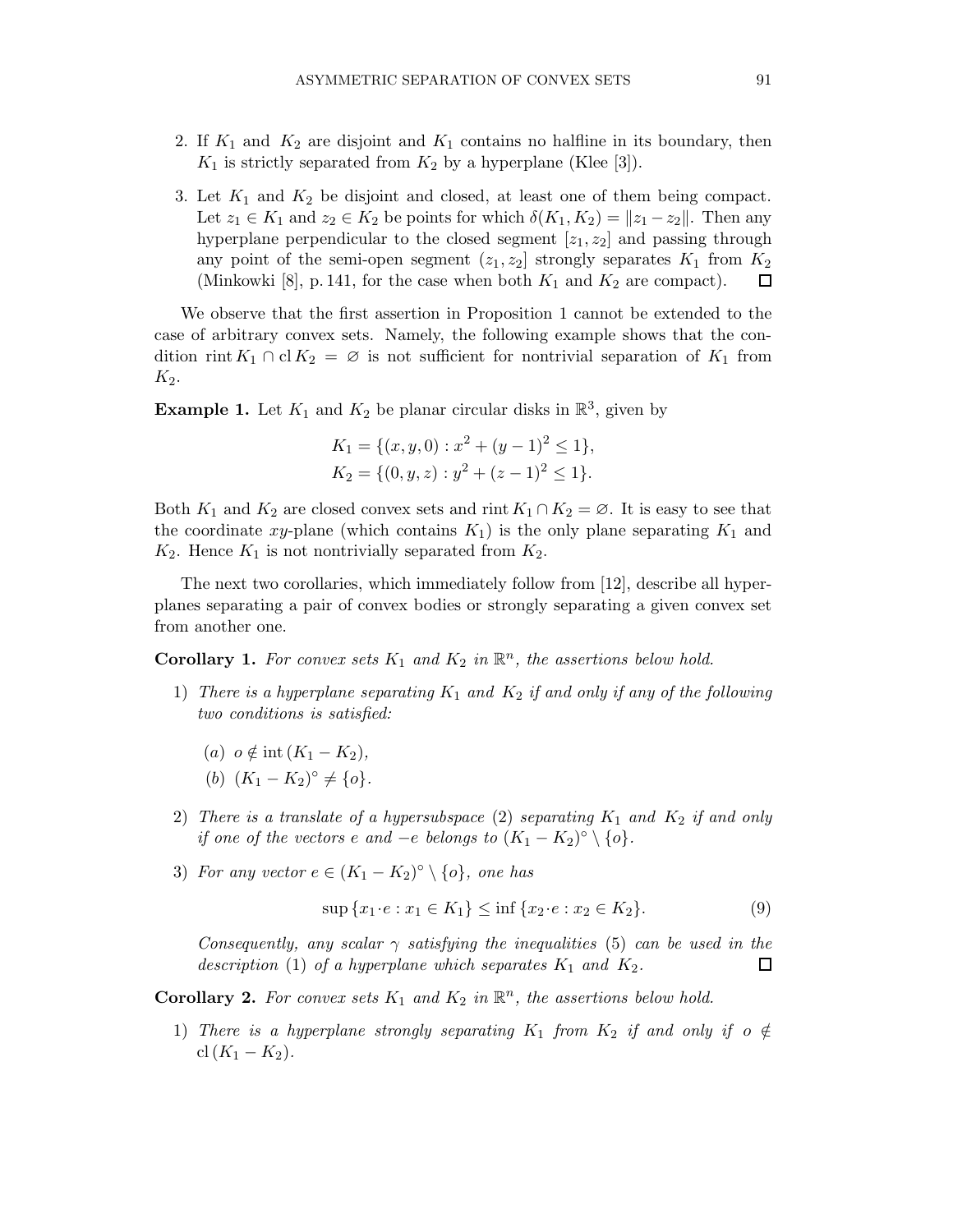- 2) If  $o \notin cl(K_1 K_2)$  and e is a vector in  $\mathbb{R}^n$  such that one of the vectors e and  $-e$  belongs to rint  $(K_1 - K_2)^\circ$ , then a suitable translate of the hypersubspace (2) strongly separates  $K_1$  from  $K_2$ .
- 3) If there is a translate of a hypersubspace (2) strongly separating  $K_1$  from  $K_2$ , then one of the vectors e and  $-e$  belongs to  $(K_1 - K_2)^\circ \setminus \text{lin}(K_1 - K_2)^\circ$ . If, additionally, both  $K_1$  and  $K_2$  are bounded sets, then one of these vectors belongs to rint  $(K_1 - K_2)^\circ$ .
- 4) If  $o \notin cl(K_1 K_2)$ , then for any vector  $e \in \text{rint}(K_1 K_2)^\circ$ , the inequality

$$
\sup \{x_1 \cdot e : x_1 \in K_1\} < \inf \{x_2 \cdot e : x_2 \in K_2\} \tag{10}
$$

holds. Consequently, any scalar  $\gamma$  satisfying the inequalities (6) can be used in the description (1) of a hyperplane which strongly separates  $K_1$  from  $K_2$ .  $\Box$ 

The next theorem describes hyperplanes nontrivially separating a given convex set from another one.

**Theorem 1.** For convex sets  $K_1$  and  $K_2$  in  $\mathbb{R}^n$ , the assertions below hold.

- 1) There is a hyperplane nontrivially separating  $K_1$  from  $K_2$  if and only if any of the following two conditions is satisfied:
	- (a)  $o \notin \text{cl}(K_1 K_2),$
	- (b)  $o \in \text{cl}(K_1 K_2)$  and  $(K_1 K_2)^\circ \setminus \text{ort } K_1 \neq \emptyset$ .
- 2) There is a translate of a hypersubspace (2) nontrivially separating  $K_1$  from  $K_2$ if and only if any of the following two conditions is satisfied:
	- (c)  $o \notin cl(K_1 K_2)$  and one of the vectors e and  $-e$  belongs to the set

$$
\operatorname{rint}(K_1 - K_2)^{\circ} \cup (\operatorname{rbd}(K_1 - K_2)^{\circ} \setminus \operatorname{ort} K_1),\tag{11}
$$

(d)  $o \in \text{cl}(K_1 - K_2)$  and one of the vectors e and  $-e$  belongs to the set

$$
(K_1 - K_2)^{\circ} \setminus \text{ort } K_1.
$$

3) If  $o \notin cl(K_1 - K_2)$  and e belongs to the set (11), then one of the relations (10) and

$$
\inf \{x_1 \cdot e : x_1 \in K_1\} < \sup \{x_1 \cdot e : x_1 \in K_1\} = \inf \{x_2 \cdot e : x_2 \in K_2\} \tag{12}
$$

holds and any scalar  $\gamma$  satisfying the respective conditions (6) and (7) can be used in the description (1) of a hyperplane which nontrivially separates  $K_1$ from  $K_2$ .

4) If  $o \in \text{cl}(K_1 - K_2)$  and  $e \in (K_1 - K_2)^\circ \setminus \text{ort } K_1$ , then the conditions (12) hold and any scalar  $\gamma$  satisfying (7) can be used in the description (1) of a hyperplane which nontrivially separates  $K_1$  from  $K_2$ .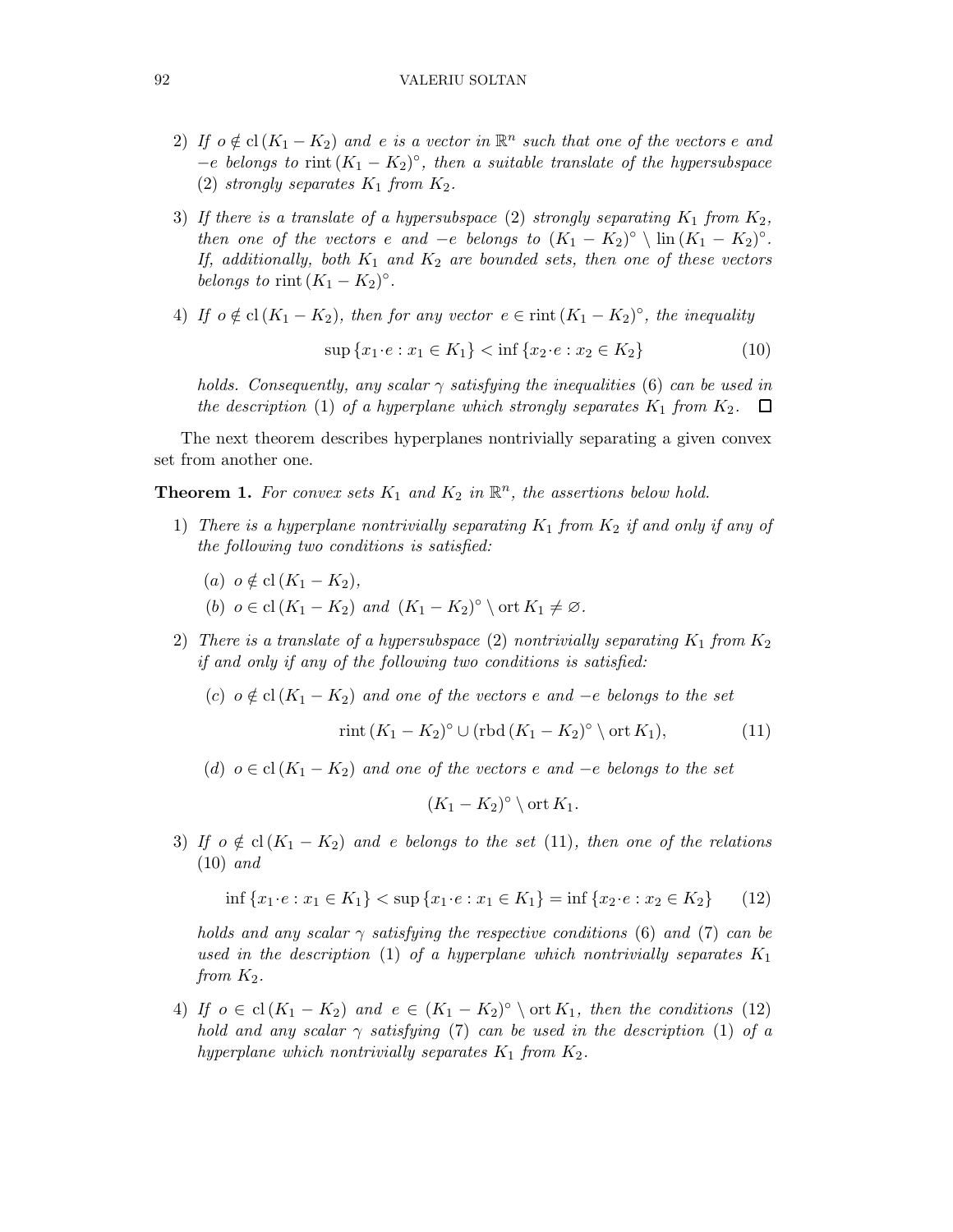*Proof.* 1) Let a hyperplane  $H \subset \mathbb{R}^n$  nontrivially separate  $K_1$  from  $K_2$ . We will assume that H is described by (1) and that  $K_1$  and  $K_2$  are contained, respectively, in the closed halfspaces  $V_1$  and  $V_2$  given by (3). By Lemma 1, one of the relations (6) and (7) holds. The obvious equality

$$
\sup\left\{x \cdot e : x \in K_1 - K_2\right\} = \sup\left\{x_1 \cdot e : x_1 \in K_1\right\} - \inf\left\{x_2 \cdot e : x_2 \in K_2\right\},\tag{13}
$$

combined with (6) and (7), gives

$$
\sup\left\{x \cdot e : x \in K_1 - K_2\right\} \le 0. \tag{14}
$$

Hence the set  $K_1 - K_2$  is contained in the homogeneous closed halfspace

$$
V = \{ x \in \mathbb{R}^n : x \cdot e \le 0 \}.
$$

Consequently,  $e \in V^{\circ} \subset (K_1 - K_2)^{\circ}$ .

Suppose that  $o \in \text{cl}(K_1 - K_2)$ . Then (14) implies

$$
\sup \{x \cdot e : x \in K_1 - K_2\} = o \cdot e = 0,
$$

and (13) gives

$$
\sup\{x_1 \cdot e : x_1 \in K_1\} = \inf\{x_2 \cdot e : x_2 \in K_2\}.
$$

The latter equality shows that  $\gamma$  should satisfy the conditions (7).

Under the assumption  $o ∈ cl(K_1 - K_2)$ , suppose that  $e ∈ ort K_1$ . Then

$$
\dim K_1 = (\text{ort } K_1)^{\perp} \subset \{e\}^{\perp} := S = \{x \in \mathbb{R}^n : x \cdot e = 0\}.
$$

As a translate of dir  $K_1$ , the plane aff  $K_1$  is expressible in the form aff  $K_1 = z + \text{dir } K_1$ for a suitable vector  $z \in \mathbb{R}^n$ . Consequently,

$$
K_1 \subset \text{aff } K_1 = z + \text{dir } K_1 \subset z + S = z + \{x \in \mathbb{R}^n : x \cdot e = 0\}
$$
  
=  $\{x \in \mathbb{R}^n : x \cdot e = \mu\}$ , where  $\mu = z \cdot e$ . (15)

Comparing (1) and (15), we conclude that  $\gamma = \mu$  and  $H = z + S$ . Hence  $K_1 \subset H$ , contrary to the hypothesis that H nontrivially separates  $K_1$  from  $K_2$ . Thus  $e \notin$ ort K<sub>1</sub>. The latter exclusion shows that  $(K_1 - K_2)^{\circ} \setminus \text{ort } K_1 \neq \emptyset$ .

Conversely, assume that any of the conditions  $(a)$  and  $(b)$  is satisfied. If  $(a)$  is satisfied, then, by Corollary 2, there is a hyperplane  $H \subset \mathbb{R}^n$  strongly separating  $K_1$  from  $K_2$ , and thus nontrivially separating  $K_1$  from  $K_2$ . Suppose now that the condition (b) is satisfied. Choose a vector  $e \in (K_1 - K_2)^{\circ} \setminus \text{ort } K_1$ . Repeating the above argument in the converse order, we conclude that the inclusion  $e \in (K_1 - K_2)^\circ$ implies the existence of a hyperplane H of the form  $(1)$  separating  $K_1$  and  $K_2$ , while the exclusion  $e \notin \text{ort } K_1$  guarantees that H does not contain  $K_1$ . Summing up,  $K_1$ is nontrivially separated from  $K_2$ .

2) Let a translate of a hypersubspace (2) nontrivially separate  $K_1$  from  $K_2$ . By Corollary 1, one of the vectors e and  $-e$ , say e, belongs to  $(K_1 - K_2)^\circ$ . If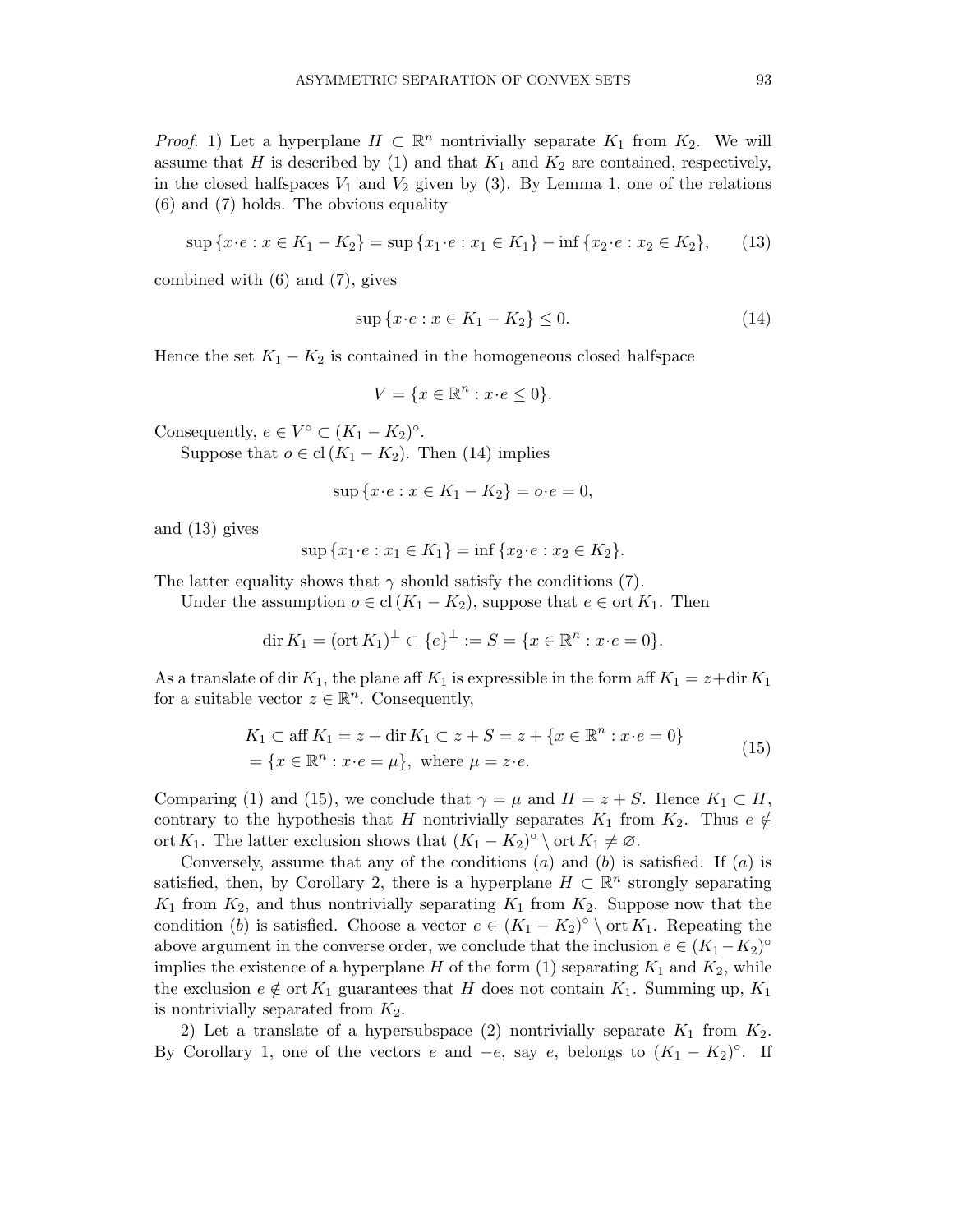$o \in cl(K_1 - K_2)$ , then, repeating the argument from part 1) above, we obtain the inclusion  $e \in (K_1 - K_2)^\circ \setminus \text{ort } K_1$ . Suppose that  $o \notin cl(K_1 - K_2)$ . If  $e \in$ rint  $(K_1 - K_2)^\circ$ , then, by Corollary 2, the inequality (10) holds, and for any scalar  $\gamma$  satisfying the condition (6), the hyperplane (1) strongly separates  $K_1$  from  $K_2$ . Finally, if  $e \notin \text{rint } (K_1 - K_2)^\circ$ , then  $e \in \text{rbd } (K_1 - K_2)^\circ$ , and, as above, e should not be in ort  $K_1$ . Summing up,  $e \in \text{rbd } (K_1 - K_2)^\circ \setminus \text{ort } K_1$ .

Conversely, repeating the above argument in the converse order, we obtain that each of the conditions  $(c)$  and  $(d)$  implies the existence of a translate of a hypersubspace (2) nontrivially separating  $K_1$  from  $K_2$ .

Assertions 3) and 4) follow from Lemma 1 and the above parts 1) and 2).  $\Box$ 

Problem 1. Describe, in the spirit of Corollaries 1 and 2 and Theorem 1, all hyperplanes which strictly separate a given convex set from another one.

#### 4 Weak Asymmetric Separation

In this section, we consider weak types of asymmetric separation of convex sets. Namely, we discuss the conditions under which (at least) one of the convex sets  $K_1$ and  $K_2$  in  $\mathbb{R}^n$  is separated from the other.

Remark 2. The following terminology on weak types of asymmetric separation of convex sets  $K_1$  and  $K_2$  by a hyperplane  $H \subset \mathbb{R}^n$  is known in the literature:

- 1. H properly separates  $K_1$  and  $K_2$  if one of the sets is nontrivially separated by H from the other (Rockafellar [9, p. 95]),
- 2. H nicely separates  $K_1$  and  $K_2$  if one of the sets is strictly separated by H from the other (Klee [5]).

The corollary below immediately follows from [12].

**Corollary 3.** For convex sets  $K_1$  and  $K_2$  in  $\mathbb{R}^n$ , the assertions below hold.

- 1) There is a hyperplane nontrivially separating one of the sets  $K_1$  and  $K_2$  from the other if and only if any of the following three conditions is satisfied:
	- (a) rint  $K_1 \cap \text{rint } K_2 = \emptyset$  (see [9, Theorem 11.3]).
	- (b)  $o \notin$  rint  $(K_1 K_2)$ ,
	- (c)  $(K_1 K_2)^\circ$  is not a subspace,
	- (d)  $(K_1 K_2)^\circ \setminus \text{lin}(K_1 K_2)^\circ \neq \varnothing$ .
- 2) There is a translate of a hypersubspace (2) nontrivially separating one of the sets  $K_1$  and  $K_2$  from the other if and only if one of the vectors e and  $-e$ belongs to  $(K_1 - K_2)^\circ \setminus \text{lin}(K_1 - K_2)^\circ$ .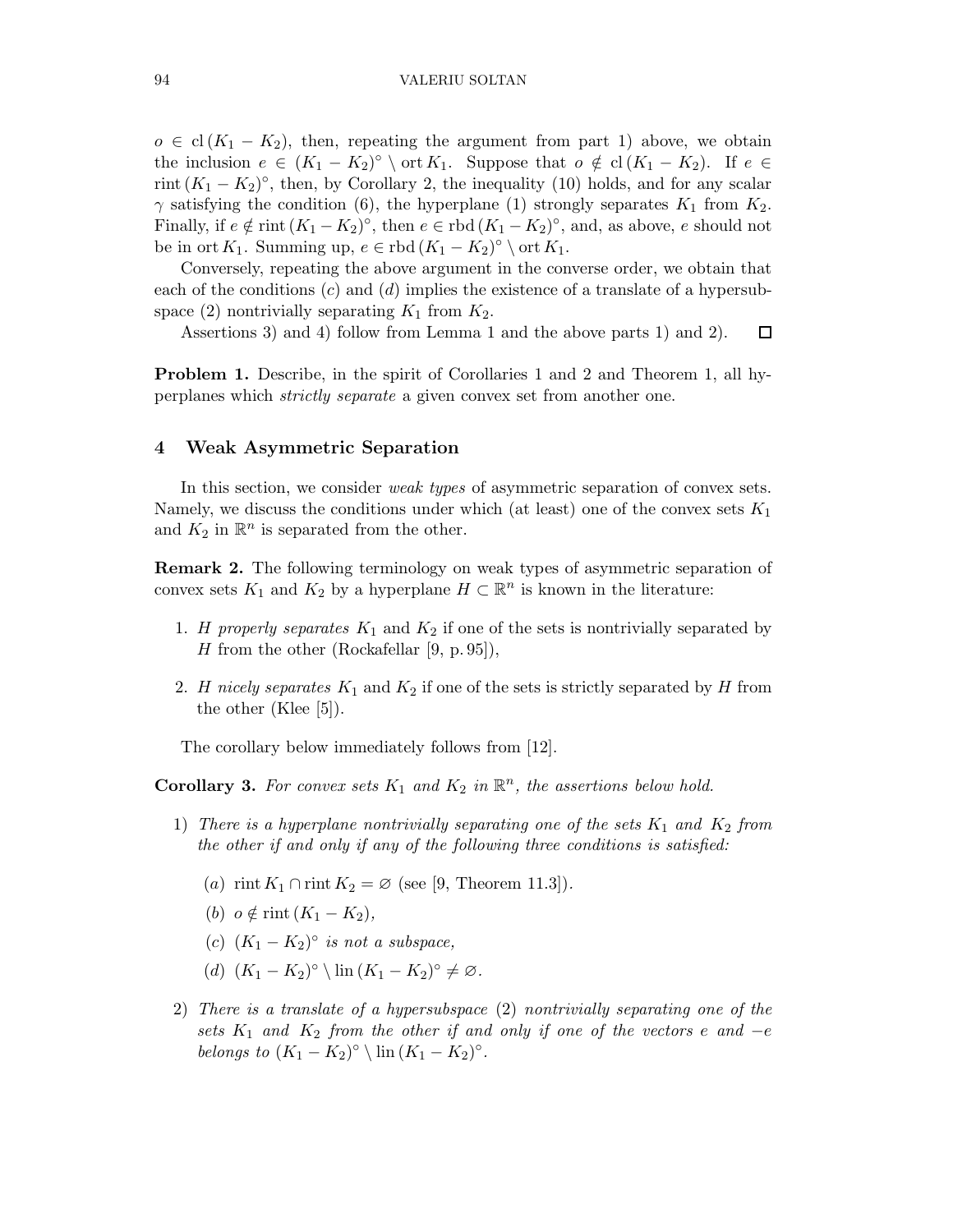3) For any vector  $e \in (K_1 - K_2)^\circ \setminus \text{lin}(K_1 - K_2)^\circ$ , both inequalities (9) and

$$
\inf \{ x_1 \cdot e : x_1 \in K_1 \} < \sup \{ x_1 \cdot e : x_1 \in K_1 \}
$$

hold. Consequently, any scalar  $\gamma$  satisfying the inequalities (5) can be used in the description (1) of a hyperplane which nontrivially separates one of the sets  $K_1$  and  $K_2$  from the other.

For the case of strict separation, we consider, following Brøndsted [2], the "polarity" operation  $K^{\Delta}$  on a convex set  $K \subset \mathbb{R}^n$  defined by

$$
K^{\Delta} = \{ e \in \mathbb{R}^n : x \cdot e < 0 \ \forall x \in K \setminus \{ o \} \}.
$$

We observe that, generally,  $K^{\Delta} \neq \text{rint } K^{\circ}$ .

**Theorem 2.** For disjoint convex sets  $K_1$  and  $K_2$  in  $\mathbb{R}^n$ , the assertions below hold.

- 1) There is a hyperplane strictly separating one of the sets  $K_1$  and  $K_2$  from the other if and only if  $(K_1 - K_2)^{\Delta} \not\subset \{o\}.$
- 2) There is a translate of a hypersubspace (2) strictly separating one of the sets  $K_1$  and  $K_2$  from the other if and only if one of the vectors e and  $-e$  belongs to  $(K_1 - K_2)^{\Delta} \setminus \{o\}.$
- 3) For any vector  $e \in (K_1 K_2)^{\Delta} \setminus \{o\}$ , one of the conditions below is satisfied:

$$
x_1 \cdot e < \inf \{ x_2 \cdot e : x_2 \in K_2 \} \quad \forall \, x_1 \in K_1,\tag{16}
$$

$$
\sup\{x_1 \cdot e : x_1 \in K_1\} < x_2 \cdot e \quad \forall \, x_2 \in K_2. \tag{17}
$$

Consequently, any scalar  $\gamma$  satisfying the respective conditions

$$
x_1 \cdot e < \gamma \le \inf \{ x_2 \cdot e : x_2 \in K_2 \} \quad \forall \, x_1 \in K_1,
$$
\n
$$
\sup \{ x_1 \cdot e : x_1 \in K_1 \} \le \gamma < x_2 \cdot e \quad \forall \, x_2 \in K_2
$$

can be used in the description (1) of a hyperplane strictly separating one of the sets  $K_1$  and  $K_2$  from the other.

*Proof.* 1) Let a hyperplane  $H \subset \mathbb{R}^n$  strictly separate one of the sets  $K_1$  and  $K_2$ from the other. We will assume that H is described by (1) and that  $K_1$  and  $K_2$  are contained, respectively, in the complementary halfspaces

$$
W_1 = \{ x \in \mathbb{R}^n : x \cdot e < \gamma \} \quad \text{and} \quad V_2 = \{ x \in \mathbb{R}^n : x \cdot e \ge \gamma \}.
$$

(The case when  $K_1$  is contained is the closed halfspace  $V_1$  and  $K_2$  is in the complementary open halfspace  $W_2$  is similar.) For any points  $x_1 \in K_1$  and  $x_2 \in K_2$ , one has

$$
(x_1 - x_2) \cdot e = x_1 \cdot e - x_2 \cdot e < \gamma - \gamma = 0.
$$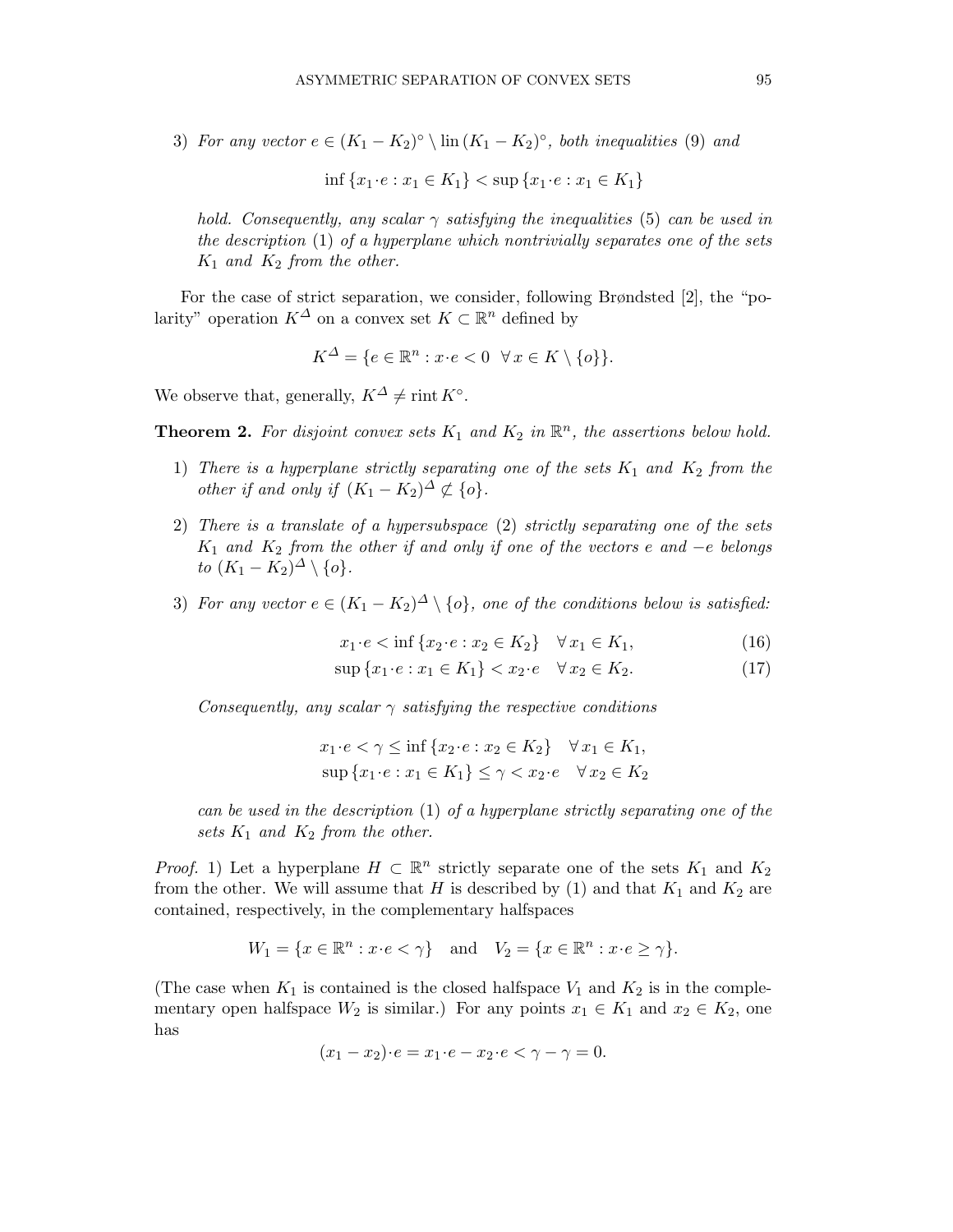Consequently,  $K_1 - K_2 = (K_1 - K_2) \setminus \{o\}$  is contained in the homogeneous open halfspace

$$
W = \{x \in \mathbb{R}^n : x \cdot e < 0\},\tag{18}
$$

which gives the inclusion  $e \in (K_1 - K_2)^{\Delta}$ . Hence  $(K_1 - K_2)^{\Delta} \not\subset \{o\}$ .

Conversely, assume that  $(K_1 - K_2)^{\Delta} \not\subset \{o\}$  and choose a vector  $e \in (K_1 - K_2)^{\Delta} \setminus \{o\}$  $\{o\}$ . Then  $K_1 - K_2$  is contained in the open halfspace (18). So,  $(x_1 - x_2) \cdot e < 0$ whenever  $x_1 \in K_1$  and  $x_2 \in K_2$ . Equivalently,  $x_1 \cdot e < x_2 \cdot e$  for all  $x_1 \in K_1$  and  $x_2 \in K_2$ . Let

$$
\gamma_1 = \sup \{ x_1 \cdot e : x_1 = K_1 \}
$$
 and  $\gamma_2 = \inf \{ x_2 \cdot e : x_2 = K_2 \}.$ 

Then  $\gamma_1 \leq \gamma_2$  due to the inclusion  $K_1 - K_2 \subset W$  and the inequality

$$
\gamma_1 - \gamma_2 = \sup \{ x_1 \cdot e : x_1 \in K_1 \} - \inf \{ x_2 \cdot e : x_2 \in K_2 \}
$$
  
= 
$$
\sup \{ x \cdot e : x \in K_1 - K_2 \} \le 0.
$$

If  $\gamma_1 < \gamma_2$ , then, by Corollary 2, the hyperplane  $H' = \{x \in \mathbb{R}^n : x \cdot e = \gamma'\}$ strongly separates  $K_1$  from  $K_2$  for any choice of  $\gamma' \in (\gamma_1, \gamma_2]$ . Suppose that  $\gamma_1 = \gamma_2$ and put  $\gamma' = \gamma_1 = \gamma_2$ . If there is a point  $x_2 \in K_2$  such that  $x_2 \cdot e = \gamma'$ , then  $x_1 \cdot e < \gamma'$ for all  $x_1 \in K_1$ , implying that H' strictly separates  $K_1$  from  $K_2$ . Similarly, if there is a point  $x_1 \in K_1$  such that  $x_1 \cdot e = \gamma'$ , then  $\gamma' < x_2 \cdot e$  for all  $x_2 \in K_2$ , implying that H' strictly separates  $K_2$  from  $K_1$ .

2) Let a translate, say  $H$ , of a hypersubspace  $(2)$  strictly separate one of the sets  $K_1$  and  $K_2$  from the other. Then H is described by (1). By the argument of part 1), one of the vectors e and  $-e$  should belong to  $(K_1 - K_2)^{\Delta} \setminus \{o\}$ . In a similar way, the converse assertion holds.

Assertion 3) follows from Lemma 1 and the above parts 1) and 2).

 $\Box$ 

Remark 3. A description of hyperplanes strongly separating one of the convex sets  $K_1$  and  $K_2$  from the other repeats Corollary 2 with one variation: in part 4), the scalar  $\gamma$  should be chosen to satisfy (6) or the symmetric conditions

$$
\sup\{x_1 \cdot e : x_1 \in K_1\} \le \gamma < \inf\{x_2 \cdot e : x_2 \in K_2\}.
$$

#### 5 Symmetric Separation

In this section, we consider *symmetric separation* of convex sets. Namely, we describe the conditions under which each of the convex sets  $K_1$  and  $K_2$  in  $\mathbb{R}^n$  is separated from the other.

**Definition 2.** Let convex sets  $K_1$  and  $K_2$  in  $\mathbb{R}^n$  be separated by a hyperplane  $H \subset \mathbb{R}^n$ . We will say that

- 1) H nontrivially separates  $K_1$  and  $K_2$  if  $K_1 \not\subset H$  and  $K_2 \not\subset H$ ,
- 2) H strictly separates  $K_1$  and  $K_2$  if  $K_1 \cap H = K_2 \cap H = \emptyset$ ,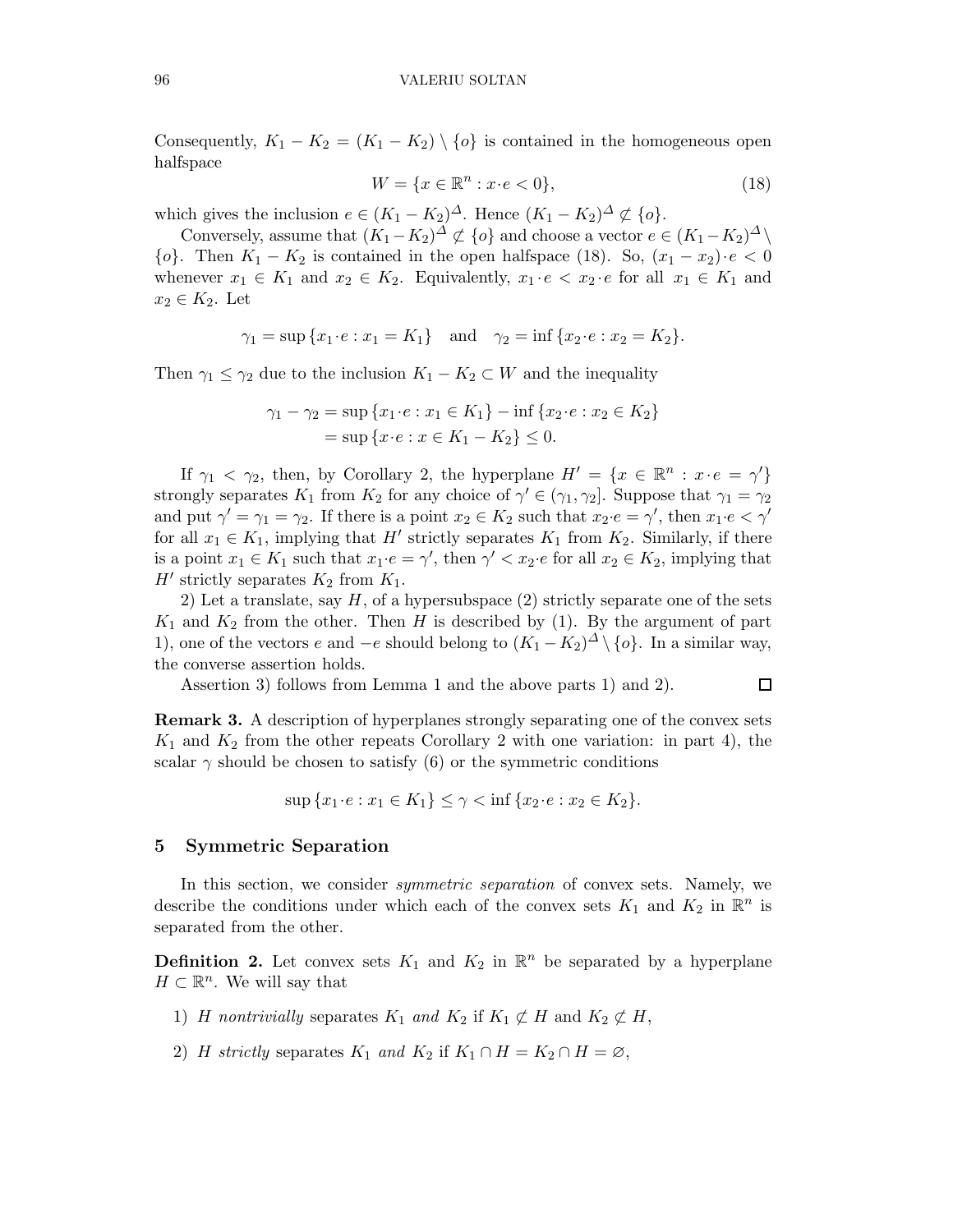3) H strongly separates  $K_1$  and  $K_2$  if there is a scalar  $\rho > 0$  such that

$$
U_{\rho}(K_1) \cap H = U_{\rho}(K_2) \cap H = \varnothing.
$$

Remark 4. Nontrivial separation is called real separation by Bair and Jongmans [1] and definite separation in [11, Definition 10.1]. The terms strict and strong separation are used in the survey of Klee [5] and in numerous publications afterwards.

The next proposition, proved in [11, Theorem 10.6], relates Definitions 1 and 2.

**Proposition 2.** Let  $K_1$  and  $K_2$  be convex sets and  $H_1$  and  $H_2$  be hyperplanes in  $\mathbb{R}^n$  such that  $H_i$  separates (nontrivially, strictly, or strongly)  $K_i$  from  $K_{3-i}$ ,  $i = 1, 2$ . Then there is a hyperplane containing the set  $H_1 \cap H_2$  and separating (nontrivially, strictly, or strongly)  $K_1$  and  $K_2$ .  $\Box$ 

The corollary below immediately follows from Theorem 1 and Proposition 2.

**Corollary 4.** For convex sets  $K_1$  and  $K_2$  in  $\mathbb{R}^n$ , the assertions below hold.

- 1) There is a hyperplane nontrivially separating  $K_1$  and  $K_2$  if and only if one of the following two conditions is satisfied:
	- (a)  $o \notin cl(K_1 K_2),$
	- (b)  $o \in \text{cl}(K_1 K_2)$  and  $(K_1 K_2)^\circ \setminus (\text{ort } K_1 \cup \text{ort } K_2) \neq \emptyset$ .
- 2) There is a translate of a hypersubspace (2) nontrivially separating  $K_1$  and  $K_2$ if and only if one of the following conditions is satisfied:
	- (c)  $o \notin cl(K_1 K_2)$  and one of the vectors e and  $-e$  belongs to the set

 $\text{rint } (K_1 - K_2)^\circ \cup (\text{rbd } (K_1 - K_2)^\circ \setminus (\text{ort } K_1 \cup \text{ort } K_2)),$  (19)

(d)  $o \in cl(K_1 - K_2)$  and one of the vectors e and  $-e$  belongs to the set

$$
(K_1 - K_2)^{\circ} \setminus (\text{ort } K_1 \cup \text{ort } K_2).
$$

3) If  $o \notin cl(K_1 - K_2)$  and e belongs to the set (19), then one of the inequalities  $(10), (12), and$ 

$$
\sup\{x_1 \cdot e : x_1 \in K_1\} = \inf\{x_2 \cdot e : x_2 \in K_2\} < \sup\{x_2 \cdot e : x_2 \in K_2\}
$$

holds and the respective value of  $\gamma$  satisfying (5) can be used in the description (1) of a hyperplane which nontrivially separates  $K_1$  and  $K_2$ .

4) If  $o \in \text{cl}(K_1 - K_2)$  and  $e \in (K_1 - K_2)^\circ \setminus (\text{ort } K_1 \cup \text{ort } K_2)$ , then

$$
\inf \{x_1 \cdot e : x_1 \in K_1\} < \sup \{x_1 \cdot e : x_1 \in K_1\}
$$
\n
$$
= \inf \{x_2 \cdot e : x_2 \in K_2\} < \sup \{x_2 \cdot e : x_2 \in K_2\}
$$

and any scalar  $\gamma$  satisfying (5) can be used in the description (1) of a hyperplane which nontrivially separates  $K_1$  and  $K_2$ .  $\Box$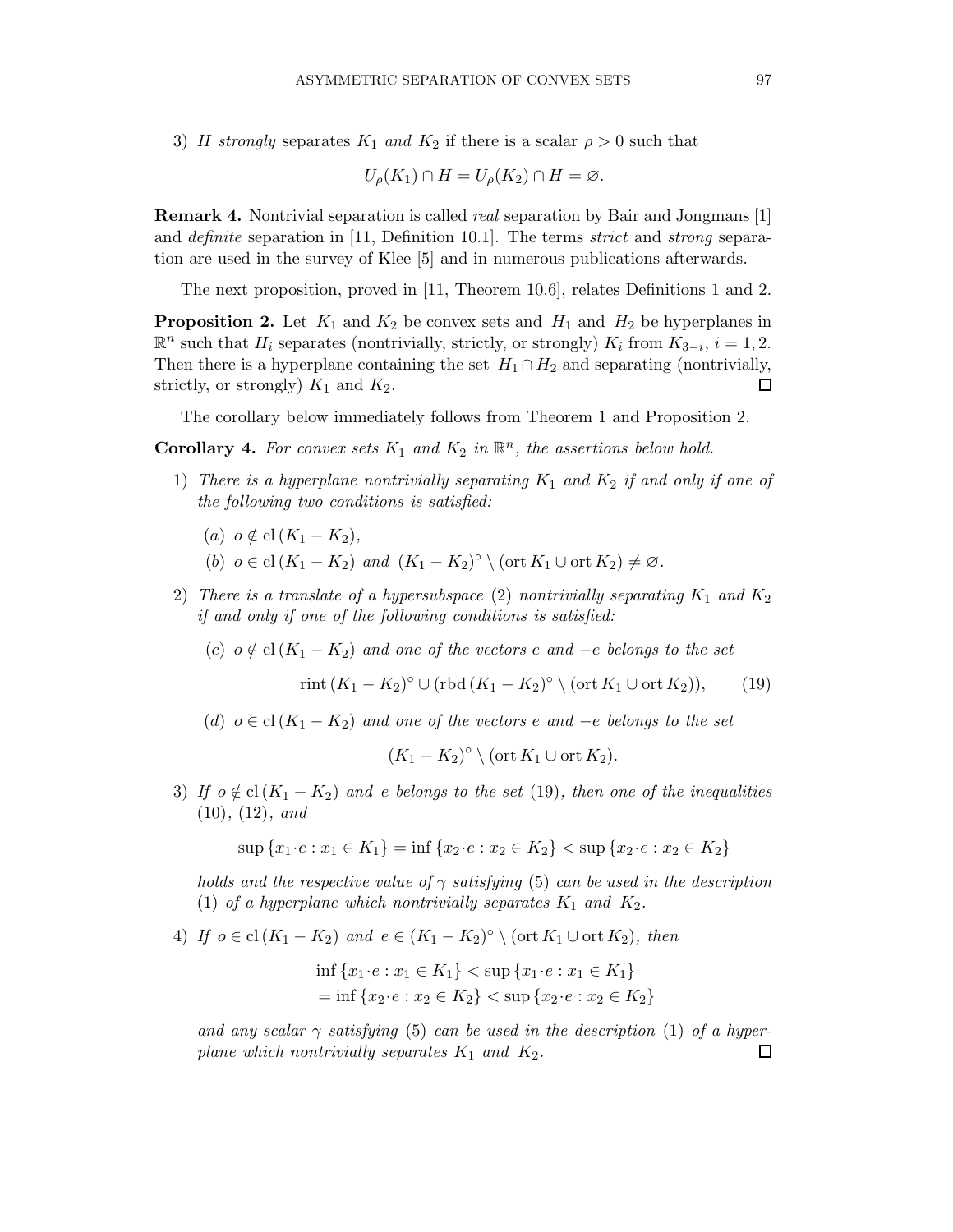**Problem 2.** Describe all hyperplanes which *strictly separate* a given pair of convex sets  $K_1$  and  $K_2$  in  $\mathbb{R}^n$ .

Remark 5. A description of hyperplanes strongly separating one of the convex sets  $K_1$  and  $K_2$  from the other repeats Corollary 2 with one variation: in part 4), the scalar  $\gamma$  in the description of separating hyperplane (1) can be chosen to satisfy the conditions

 $\sup \{x_1 \cdot e : x_1 \in K_1\} < \gamma < \inf \{x_2 \cdot e : x_2 \in K_2\}.$ 

# 6 Separation of Convex Cones

This section deals with various types of separation of convex cones which have a common apex. We recall that a convex set  $C \subset \mathbb{R}^n$  is called a *cone* with apex  $a \in \mathbb{R}^n$  provided  $a + \lambda(x - a) \in C$  whenever  $x \in C$  and  $\lambda \geq 0$ . This definition implies (letting  $\lambda = 0$ ) that C contains its apex a, although a stronger condition  $\lambda > 0$  can be beneficial; see, e.g., [6]. The set ap  $C = C \cap (2a-C)$  is called the apex set of C. It is known that ap C is the largest plane through a contained in C (see [6] and [11, Theorem 5.17]). Obviously,  $C \neq ap C$  if and only if C is not a plane.

The next corollary follows from [12] and Corollary 4.

**Corollary 5.** Let  $C_1$  and  $C_2$  be convex cones with a common apex a, and let  $D_1 =$  $C_1 - a$  and  $D_2 = C_2 - a$ . The assertions below hold.

- 1) There is a hyperplane nontrivially separating one of the cones  $C_1$  and  $C_2$  from the other if and only if  $(C_1 - C_2)^\circ$  is not a subspace.
- 2) A hyperplane  $H \subset \mathbb{R}^n$  of the form

$$
H = \{x \in \mathbb{R}^n : x \cdot e = a \cdot e\}, \quad e \neq o,\tag{20}
$$

nontrivially separates one of the cones  $C_1$  and  $C_2$  from the other if and only if one of the vectors e and  $-e$  belongs to  $(C_1 - C_2)^\circ \setminus \text{lin}(C_1 - C_2)$ .

3) There is a hyperplane nontrivially separating  $C_1$  from  $C_2$  if and only if

$$
(C_1 - C_2)^{\circ} \setminus \text{ort } C_1 \neq \emptyset.
$$

- 4) A hyperplane  $H \subset \mathbb{R}^n$  of the form (20) nontrivially separates  $C_1$  from  $C_2$  if and only if one of the vectors e and  $-e$  belongs to  $(C_1 - C_2)^\circ \setminus \text{ort } C_1$ .
- 5) There is a hyperplane nontrivially separating  $C_1$  and  $C_2$  if and only if

$$
(C_1 - C_2)^{\circ} \setminus (\operatorname{ort} C_1 \cup \operatorname{ort} C_2) \neq \varnothing. \tag{21}
$$

6) A hyperplane  $H \subset \mathbb{R}^n$  of the form (20) nontrivially separates  $C_1$  and  $C_2$  if and only if one of the vectors e and  $-e$  belongs to the set  $(21)$ .  $\Box$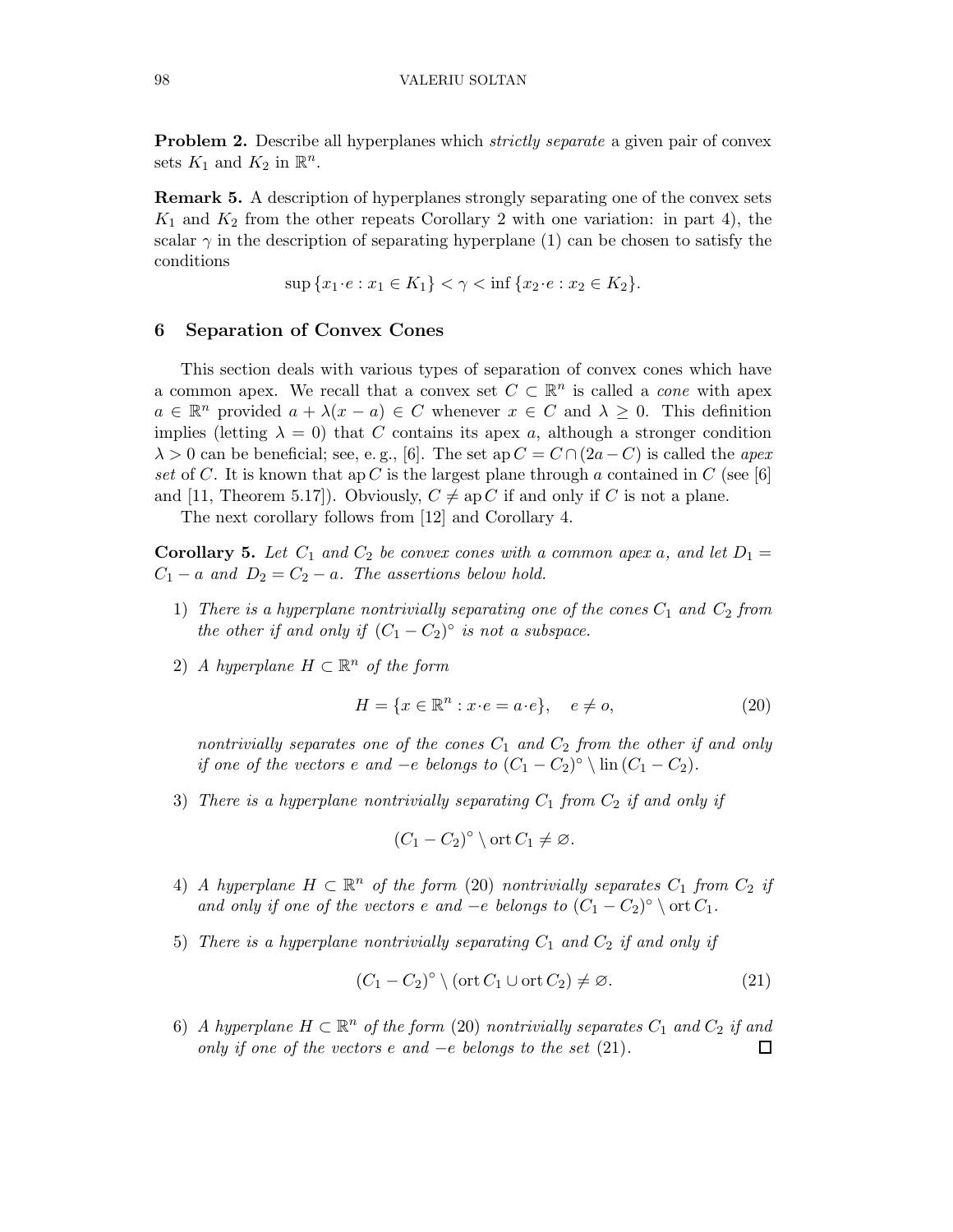If closed convex cones  $C_1$  and  $C_2$  with a common apex are separated by a hyperplane  $H \subset \mathbb{R}^n$ , then H supports both  $C_1$  and  $C_2$ . Consequently, ap  $C_1 \cup$  ap  $C_2 \subset H$ (see, e.g.,  $[11]$ , Theorem 9.43). In this regard, we recall the definition from  $[10]$ : a hyperplane  $H$  sharply separates  $C_1$  and  $C_2$  provided  $H$  separates them and

$$
C_1 \cap H = \operatorname{ap} C_1 \quad \text{and} \quad C_2 \cap H = \operatorname{ap} C_2. \tag{22}
$$

An asymmetric version of this definition is formulated as follows.

**Definition 3.** Let  $C_1$  and  $C_2$  be closed convex cones in  $\mathbb{R}^n$ , with a common apex, and let  $H \subset \mathbb{R}^n$  be a hyperplane separating  $C_1$  and  $C_2$ . We will say that H sharply separates  $C_1$  from  $C_2$  if  $H \cap C_1 =$  ap  $C_1$ .

The next theorem gives a criterion for sharp separation of a convex cone from another one in terms of their polar cones.

**Theorem 3.** If  $C_1$  and  $C_2$  are closed convex cones in  $\mathbb{R}^n$  with a common apex a, then the following conditions are equivalent.

- 1)  $C_1$  is sharply separated from  $C_2$ .
- 2) The set  $E = \text{rint}(C_1 a)^\circ \cap (a C_2)^\circ$  has positive dimension.

*Proof.* Put  $F_1 = C_1 - a$  and  $F_2 = C_2 - a$ . Then both  $F_1$  and  $F_2$  are closed convex cones with common apex o. Furthermore, ap  $F_i =$ ap  $C_i - a$ ,  $i = 1, 2$ , and the set E from the condition 2) can be described as

$$
E = \text{rint } F_1^{\circ} \cap (-F_2)^{\circ} = \text{rint } F_1^{\circ} \cap (-F_2^{\circ}). \tag{23}
$$

 $1) \Rightarrow 2$ ) Let  $C_1$  be sharply separated from  $C_2$  by a hyperplane of the form

$$
H = \{ x \in \mathbb{R}^n : x \cdot e = \gamma \}, \quad e \neq o.
$$

Clearly,  $F_1$  and  $F_2$  are separated by the  $(n-1)$ -dimensional subspace

$$
S = H - a = \{x \in \mathbb{R}^n : x \cdot e = o\}.
$$

Furthermore, S sharply separates  $F_1$  from  $F_2$  due to

$$
S \cap F_1 = (H - a) \cap (C_1 - a) = H \cap C_1 - a = \text{ap } C_1 - a = \text{ap } F_1,
$$

Without loss of generality, we may assume that

$$
F_1 \subset V_1 = \{x \in \mathbb{R}^n : x \cdot e \le 0\}
$$
 and  $F_2 \subset V_2 = \{x \in \mathbb{R}^n : x \cdot e \ge 0\}.$ 

We assert that  $e \in E$ . To show the inclusion  $e \in \text{rint} F_1^{\circ}$ , we will consider separately the cases when  $F_1$  is or is not a subspace.

Assume first that  $F_1$  is a subspace. Then  $F_1 = \text{ap } F_1 \subset S$ , which gives the inclusion  $e \in S^{\perp} \subset F_1^{\perp}$ . Since  $F_1^{\perp}$  is a subspace, we obtain  $e \in F_1^{\perp} = F_1^{\circ} = \text{rint } F_1^{\circ}$ .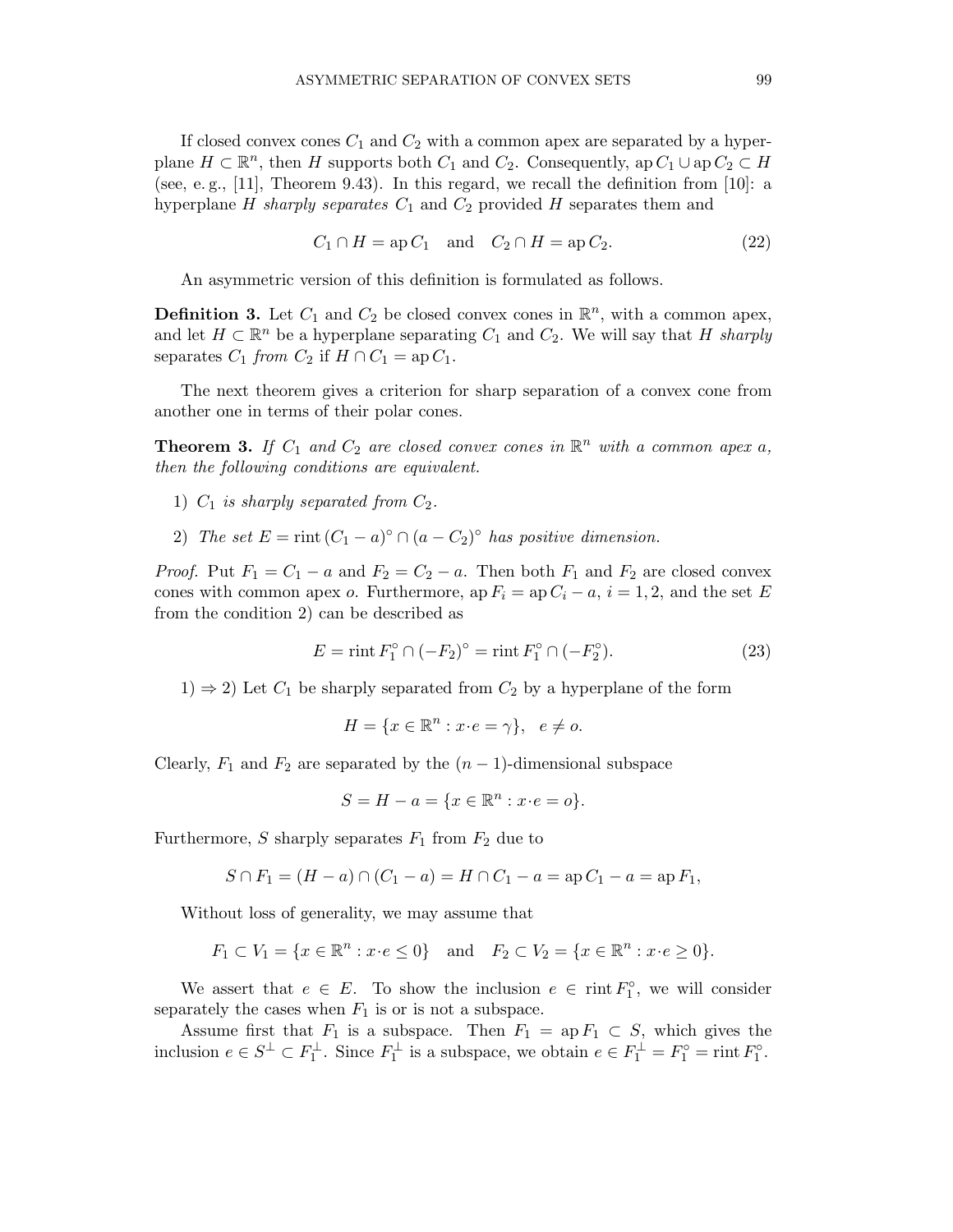Suppose now that  $F_1$  is not a subspace. Then  $F_1 \neq \text{ap } F_1$ , and the condition  $S \cap F_1 = \text{ap } F_1$  implies the inclusion  $F_1 \setminus \text{ap } F_1 \subset \text{int } V_1$ . In this case, Theorem 8.6 from [11] shows that  $e \in \text{rint } F_1^{\circ}$ .

For the inclusion  $e \in (-F_2^{\circ})$ , we observe first that  $V_2$  can be expressed as

$$
V_2 = \{ x \in \mathbb{R}^n : x \cdot (-e) \le 0 \}.
$$

Consequently, the inclusion  $F_2 \subset V_2$  gives  $-e \in V_2^{\circ} \subset F_2^{\circ}$ , or  $e \in -F_2^{\circ}$ .

Summing up,  $e \in \text{rint } F_1^{\circ} \cap (-F_2^{\circ}) = E$ , implying that dim  $E > 0$ .

 $2) \Rightarrow 1$ ) Suppose that dim  $E > 0$ , and choose a nonzero vector  $e \in E$ . By the above argument,  $F_1 \subset V_1$  and  $F_2 \subset V_2$  such that  $F_1 \setminus \mathrm{ap} F_1 \subset \mathrm{int} V_1$  if  $F_1$  is not a plane, and  $F_1 \setminus \text{ap } F_1 = \emptyset$  if  $F_1$  is a plane. Hence  $S \cap F_1 = \text{ap } F_1$ , implying that S sharply separates  $F_1$  from  $F_2$ . Consequently, H sharply separates  $C_1$  from  $C_2$ .  $\Box$ 

Analysis of the proof of Theorem 3 reveals the following corollary.

**Corollary 6.** Let  $C_1$  and  $C_2$  be closed convex cones in  $\mathbb{R}^n$ , with a common apex. If  $C_1$  is not a plane and is sharply separated from  $C_2$ , then  $C_1$  is nontrivially separated from  $C_2$ .  $\Box$ 

**Remark 6.** The converse to Corollary 6 assertion is not true. For instance, in  $\mathbb{R}^2$ , the cone  $C_1 = \{(x, 0) : x \in \mathbb{R}\}\$ is separated sharply but not properly from the cone  $C_2 = \{(x, y): 0 \le x, 0 \le y \le x\}$ , while  $C_2$  is separated properly but not sharply from  $C_1$ .

**Theorem 4.** Let  $C_1$  and  $C_2$  be closed convex cones in  $\mathbb{R}^n$ , with common apex a. The following conditions are equivalent.

- 1)  $C_1$  and  $C_2$  are sharply separated.
- 2) Each of the cones  $C_1$  and  $C_2$  is sharply separated from the other.
- 3) The set  $D = \text{rint}(C_1 a)^\circ \cap \text{rint}(a C_2)^\circ$  has positive dimension.

Proof. The equivalence of conditions 1) and 3) is proved in [11, Theorem 10.16] (initially given in [10] for the case when neither  $C_1$  nor  $C_2$  is a plane). Since 1) obviously implies 2), it suffices to show that  $2 \Rightarrow 3$ .

So, assume that each of the cones  $C_1$  and  $C_2$  is sharply separated from the other. By Theorem 3, there are nonzero vectors

 $e_1 \in \text{rint} (C_1 - a)^\circ \cap (a - C_2)^\circ \text{ and } e_2 \in \text{rint} (C_2 - a)^\circ \cap (a - C_1)^\circ.$ 

Obviously, the second inclusion can be rewritten as

$$
-e_2 \in (C_1 - a)^{\circ} \cap \text{rint } (a - C_2)^{\circ}.
$$

If  $e_1 = -e_2$ , then  $e_1 \in \text{rint} (C_1 - a)^\circ \cap \text{rint} (a - C_2)^\circ = D$ . Because D is a convex cone with improper apex o, one has  $(o, e_1] \subset D$ , which implies the inequality  $\dim D > 0.$